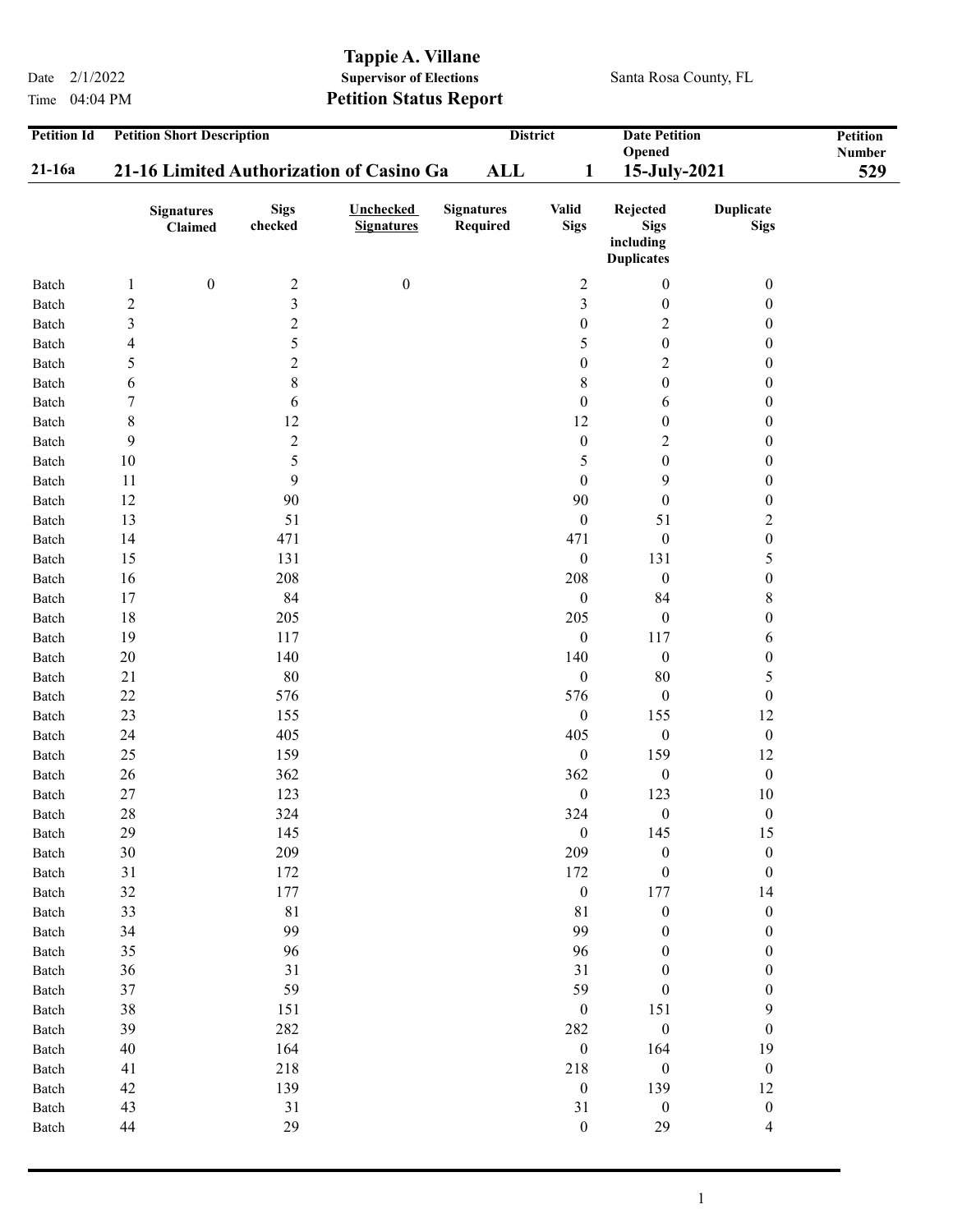Tappie A. Villane<br>Supervisor of Elections Date  $2/1/2022$  Supervisor of Elections Santa Rosa County, FL

Time 04:04 PM **Petition Status Report** 

| <b>Petition Id</b> | <b>Petition Short Description</b><br>21-16 Limited Authorization of Casino Ga |              |       | <b>District</b> |   | <b>Date Petition</b><br>Opened |                  | <b>Petition</b><br><b>Number</b> |  |
|--------------------|-------------------------------------------------------------------------------|--------------|-------|-----------------|---|--------------------------------|------------------|----------------------------------|--|
| $21-16a$           |                                                                               |              |       | ALL             |   | 15-July-2021                   |                  | 529                              |  |
| Batch              | 45                                                                            |              | 82    |                 |   | 82                             | 0                | $\overline{0}$                   |  |
| Batch              | 46                                                                            |              | 121   |                 |   | $\theta$                       | 121              | 17                               |  |
| Batch              | 47                                                                            |              | 104   |                 |   | 104                            | $\boldsymbol{0}$ | $\theta$                         |  |
| Batch              | 48                                                                            |              |       |                 |   |                                |                  |                                  |  |
| Batch              | 49                                                                            |              | 24    |                 |   | 24                             | $\boldsymbol{0}$ | $\theta$                         |  |
| Batch              | 50                                                                            |              |       |                 |   |                                |                  |                                  |  |
| Batch              | 51                                                                            |              | 21    |                 |   | 20                             |                  |                                  |  |
|                    |                                                                               | $\mathbf{0}$ | 6,172 | $\mathbf{0}$    | 0 | 4,324                          | 1,848            | 151                              |  |
| <b>Grand Total</b> |                                                                               | 0            | 6,172 | $\bf{0}$        | 0 | 4,324                          | 1,848            | 151                              |  |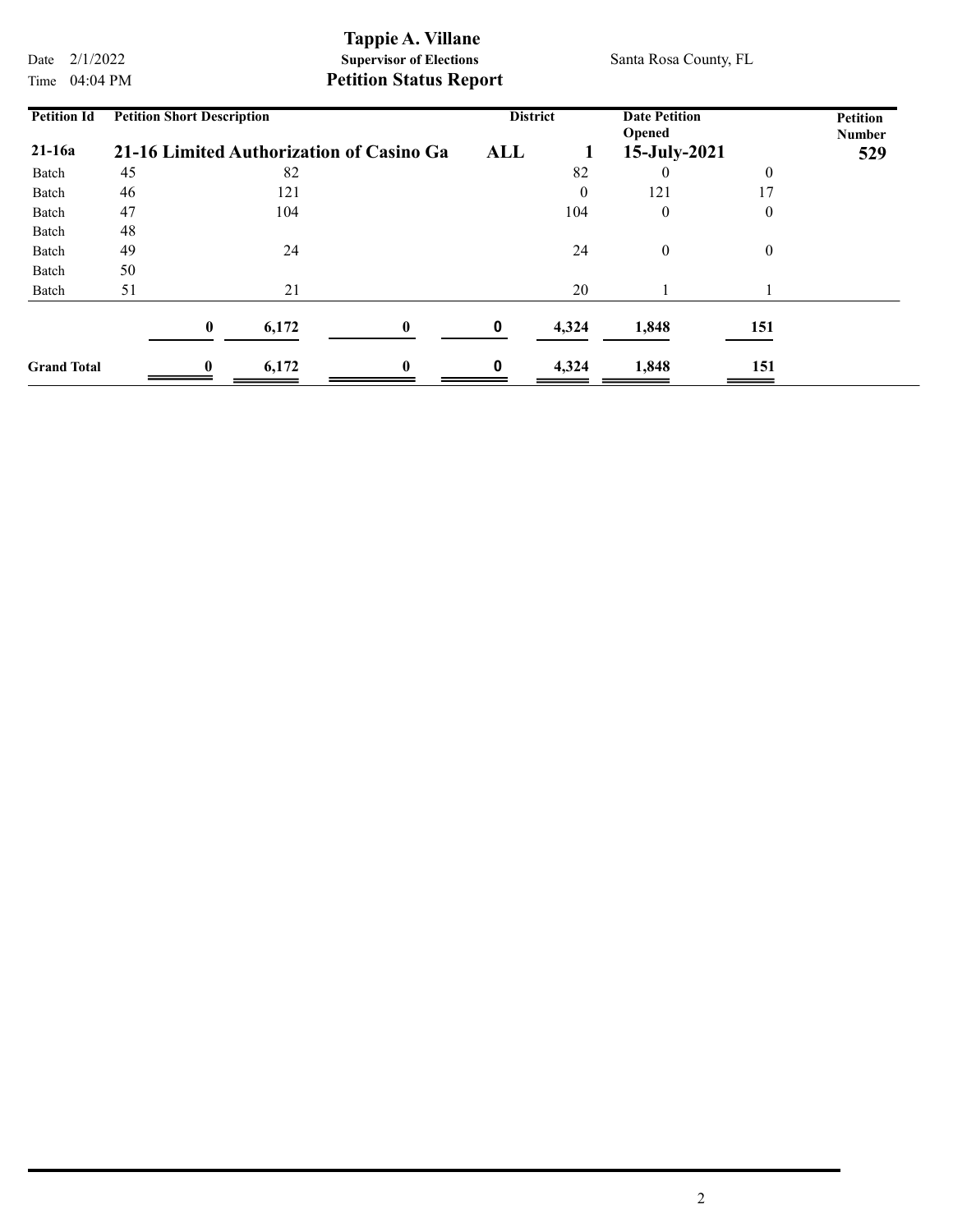Tappie A. Villane Date  $2/1/2022$  Supervisor of Elections Santa Rosa County, FL Time 04:04 PM **Petition Status Report** Petition Short Description District Date Petition Petition **District** Petition Id

|        |                                          |     | Opened       | ----------<br>Number |
|--------|------------------------------------------|-----|--------------|----------------------|
| 21-16a | 21-16 Limited Authorization of Casino Ga | ALL | 15-July-2021 | 529                  |

## Congressional District

| <b>Batch</b><br><b>Number</b> | $\mathbf{1}$     | Total            |
|-------------------------------|------------------|------------------|
| 1                             | $\boldsymbol{2}$ | $\boldsymbol{2}$ |
| $\overline{c}$                | $\mathbf{3}$     | 3                |
| $\overline{4}$                | 5                | 5                |
| 6                             | 8                | 8                |
| 8                             | 12               | 12               |
| 10                            | 5                | 5                |
| 12                            | 90               | 90               |
| 14                            | 471              | 471              |
| 16                            | 208              | 208              |
| 18                            | 205              | 205              |
| 20                            | 140              | 140              |
| 22                            | 576              | 576              |
| 24                            | 405              | 405              |
| 26                            | 362              | 362              |
| 28                            | 324              | 324              |
| 30                            | 209              | 209              |
| 31                            | 172              | 172              |
| 33                            | 81               | 81               |
| 34                            | 99               | 99               |
| 35                            | 96               | 96               |
| 36                            | 31               | 31               |
| 37                            | 59               | 59               |
| 39                            | 282              | 282              |
| 41                            | 218              | 218              |
| 43                            | 31               | 31               |